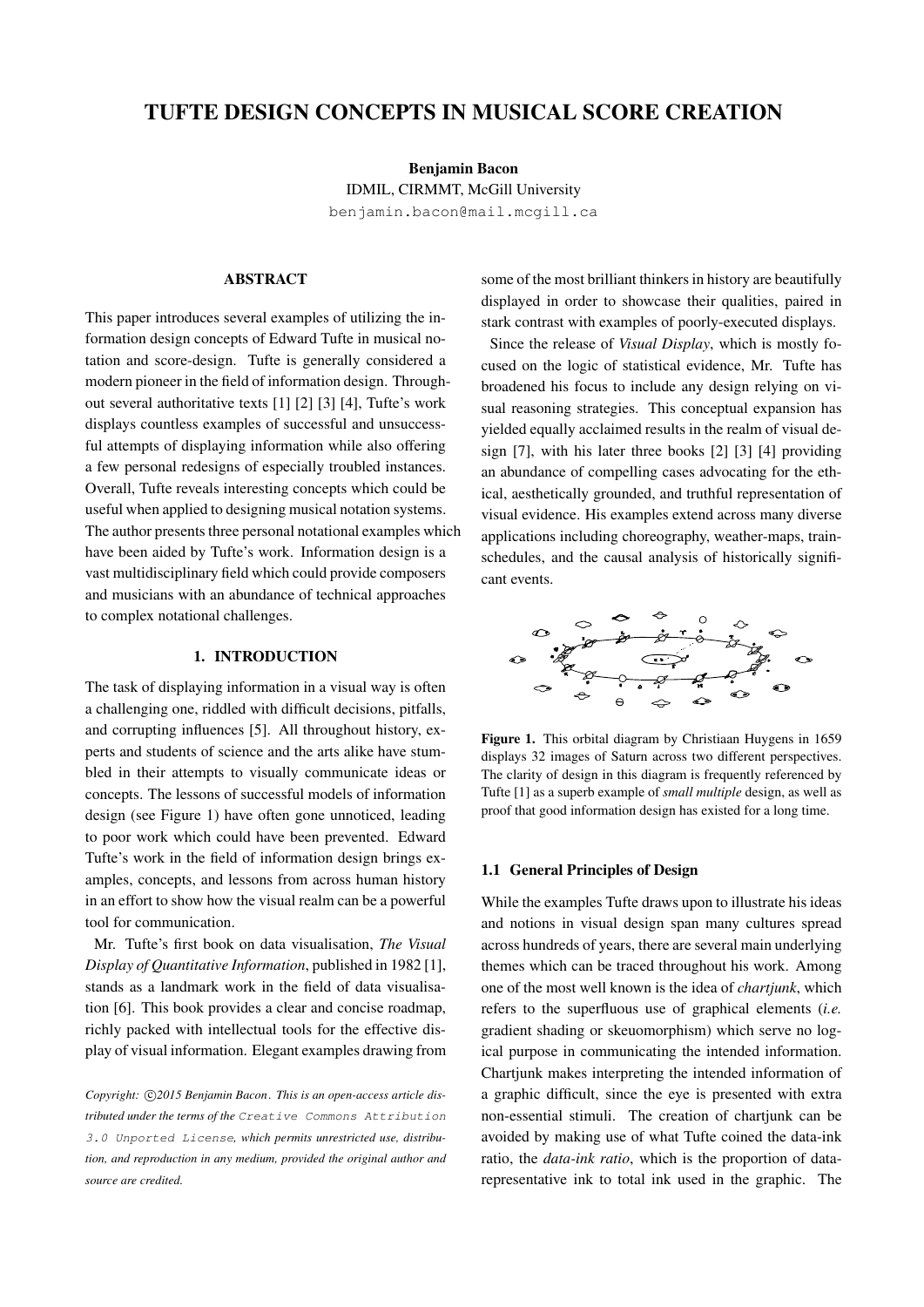more ink that is used on non-representative graphics, the more the designer endangers the clarity of the graphic's intent.

In each of his publications, dozens of techniques and examples are shown describing how to layer, differentiate, and communicate information efficiently. The notions of chartiunk and data-ink ratios hold at their core the idea that graphical representations of information should maximise the space which they inhabit. This promotes the efficient transfer of ideas, un-obscured by the noise of poor design. Without a careful understanding of how graphical content interacts with itself, and indeed, other content, it is easy to obfuscate critical concepts while simultaneously detracting thinking and attention from the observer. While minimalism may come to mind when adopting Tufte's design strategies, he does not advocate for the avoidance of complexity. In fact, many examples are dense and complicated, showing at times thousands of data-points in a single image.

Above all, Tufte's principles ask the designer to employ techniques relevant to the cognitive task at hand. It is up to the designer to choose a methodology which communicates the primary message of the presented information. As Tufte clearly states [\[8\]](#page-5-7):

> If the thinking task is to understand causality, the task calls for a design principle: show causality. If a thinking task is to answer a question and compare it with alternatives, the design principle is show comparisons.

## 1.2 Information Design and the Score

The inclusion of diverse graphical examples in Tufte's books, spanning across many different disciplines and points in history, is an effort to showcase the universality of his theories. These graphic examples are meant to inspire and provoke thought on a variety of possible scenarios when designing, while also demonstrating how a technique can be used in a given discipline. Information design is interdisciplinary in nature, and can be applied to nearly anything where information is represented graphically.

Therefore, it would not require any stretch of the imagination to apply Tufte's principles when creating a musical score. Composers, especially of contemporary music, work with an ever-expanding palette of sonic parameters [\[9\]](#page-5-8). While most composers are not specifically attempting to display data or evidence for something that already exists, visuals are employed to provide reasoning for something that is about to happen (*i.e.* a performance).

Today, extended techniques, electronic processing, and even new instruments themselves place interesting demands on the composer. In many cases, complicated ideas must

be communicated graphically to the performer, making careful distinctions between the representative elements of dynamic, technical, rhythmic, timbral, and pitched content. Further distinctions between micro- and macro-formal trends are often useful for performers, and add more demands to the score.

## 2. EXAMPLES IN SCORE-DESIGN

The following sections will discuss three examples of Tuftian design theories employed by the author in his own compositions, including one work from a scientific study. These examples will discuss specific musical ideas, and how information design theories can provide the composer with a useful toolbox for finding innovative solutions to graphical demands.

#### 2.1 Graph-based Notation in de Chrome

The first example inspired by Tufte's writings on information design is a piece entitled *de Chrome* written by the author in 2012, seen in Figure [2.](#page-2-0) This composition gives the performer a role in shaping the piece on a micro-level, while the larger form is dictated. Choices can be made by the performers on which content to perform and which pitches to sound, but are limited to a sub-phrasal level. Overall, the piece is to be performed by 3-5 players on any instrument.

This piece is comprised of graphical sub-phrases grouped together by page, which can be seen in Figure [2aa](#page-2-1). Each *graph* depicts the dynamic contour of a sustained sound, with dynamic references located on the y-axis. The duration of each sub-phrase is indicated by the two numbers in the top left-hand corner page, best seen in Figure [2bb](#page-2-2). In this case, the performers are instructed to choose any three sub-phrases (with no repeats), and to perform each one for thirty seconds; hence the notation of *3x30"*. After the completion of the phrases, the performers may move onto the next page. The gradient shading refers to the level of *timbral pressure* exerted in each phrase. Black indicates a heavy amount of force while white indicates little or no extra force. This can correspond to the pressure exerted on the bow, embouchure, etc.

The small box beneath the contour-graph contains the group of pitches the performer may choose from when sounding the sub-phrase. Note-heads with no indicated pitch are to be interpreted as *non-pitched* sustained sounds. This simply means the performed sound must, above all, not contain any tuned-pitch as detuned sounds are appropriate. Outside the box, percussive articulations are marked with the + symbol.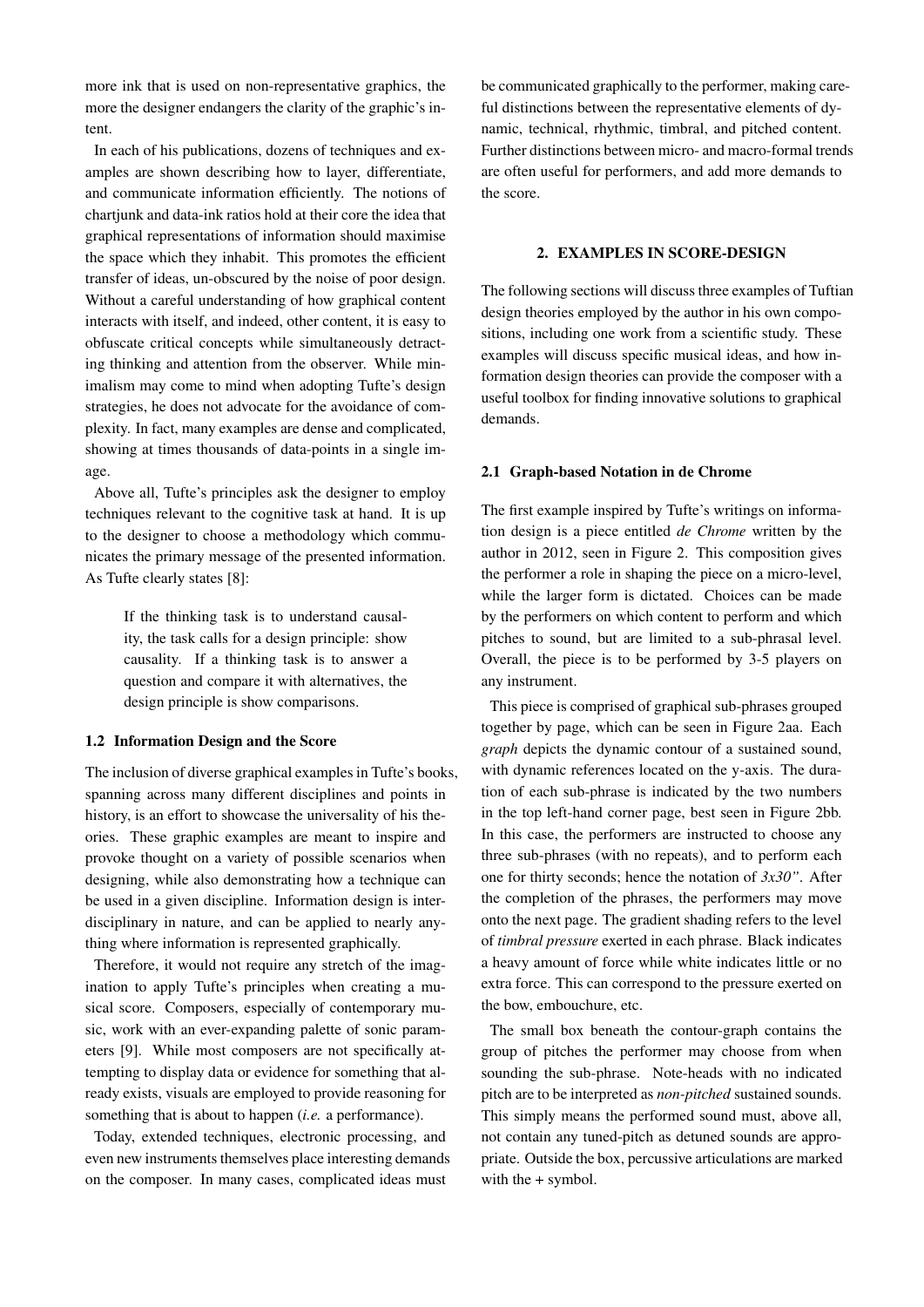<span id="page-2-1"></span><span id="page-2-0"></span>

<span id="page-2-2"></span>Figure 2. Subfigure *a* displays page 3 of *de Chrome*, which includes a collection of 6 sub-phrases. Subfigure *b* shows the first subphrase in detail.

#### 2.2 Design Theories in de Chrome Score

The goal of *de Chrome* was to create a dynamic tonal landscape while guiding performers through their own decisions in interpreting the score. Since there are no temporalmetric markers higher than the sub-phrasal level, the concept of *small-multiples* was employed to give performers a better view each sub-phrase.

Small-multiples, popularized by Tufte in *Envisioning Information* [\[2\]](#page-5-1), consists of a series of design elements showing multi-variate information. This design model directly encourages comparisons and promotes awareness between data-sets. The eye can easily move from one element to the next while maintaining a larger analytical perspective. In the case of *de Chrome*, the data is replaced by musical notation. To promote awareness and cohesion between performers in a graphically dominant score such as this, smallmultiples bring each sub-phrase into view. The distinct differences between each sub-phrase can easily be identified, allowing each performer to blend, hear, and interact with one another.

In addition to the small-multiple design, the use of gradient shading to convey the timbral-pressure parameter was purposefully fitted within the negative space of the contourline. Grey-scales are superior to colouring techniques in displaying hierarchical content. As mentioned by Tufte in *Visual Display*, grey-scales give an immediate multifunctional element to the inhabitant information, allowing for increased viewing resolution in a smaller space, and using less ink. An additional benefit to the increased information resolution of the employed visual techniques in *de Chrome* is the opening of white space for extra notation from the performer.

#### 2.3 Scoring Bi-manual Action

The second score in this example is a percussion solo piece written by the author between 2013-2014. Entitled *Dextral Shift*, this work is focused on the bi-manual nature of percussion performance. With the exception of method books which are educational in purpose, most written percussion pieces are not too concerned with separating the left- and right-hands. *Dextral Shift* was conceptually inspired by the author's previous research in the field of laterality [\[10\]](#page-5-9). Laterality is an interdisciplinary field concerned with the behavioural differences between the left- and right-sides of the body. Everyone engages a preferred-side (*i.e.* left or right) when it comes to a specific task [\[11\]](#page-5-10). This score was designed with the two hands notated separately, with specific actions assigned based on the abilities dictated by handedness.

In Figure [3,](#page-3-0) two excerpted stems from the *Dextral Shift* score can be seen. This piece was written for four pitched temple-bowls in the left-hand, and one detuned tom-tom for the right-hand. On the left-side of the score along the y-axis are indicators denoting the notational domains of the hands. These domains are split by the center x-axis. The y-axis also doubles as an indicator of pitch/instrumental differentiation and dynamic intensity. In the left-hand, the closer a note is written to the center line, the lower the pitch. For the right-hand, notes written close to the center line indicate a striking area closer to the rim of the drumhead. Notes written further from the center line are to be played further from the rim of the drum-head. Dynamic markings also rely on the y-axis and are represented as a continuous line, shaded softly behind the note-heads. The markings for dynamics of each hand are again separated by the center line. The further from the center the greyshading goes, the louder the dynamics for the notes placed over it.

#### 2.4 Design Theories in Dextral Shift Score

Several important design strategies were employed in the creation of the *Dextral Shift*' s notational system. This piece is essentially two different scores presented as one. The left- and right-hands, except for a few short sections, are notated individually. Each hand is tasked with perform-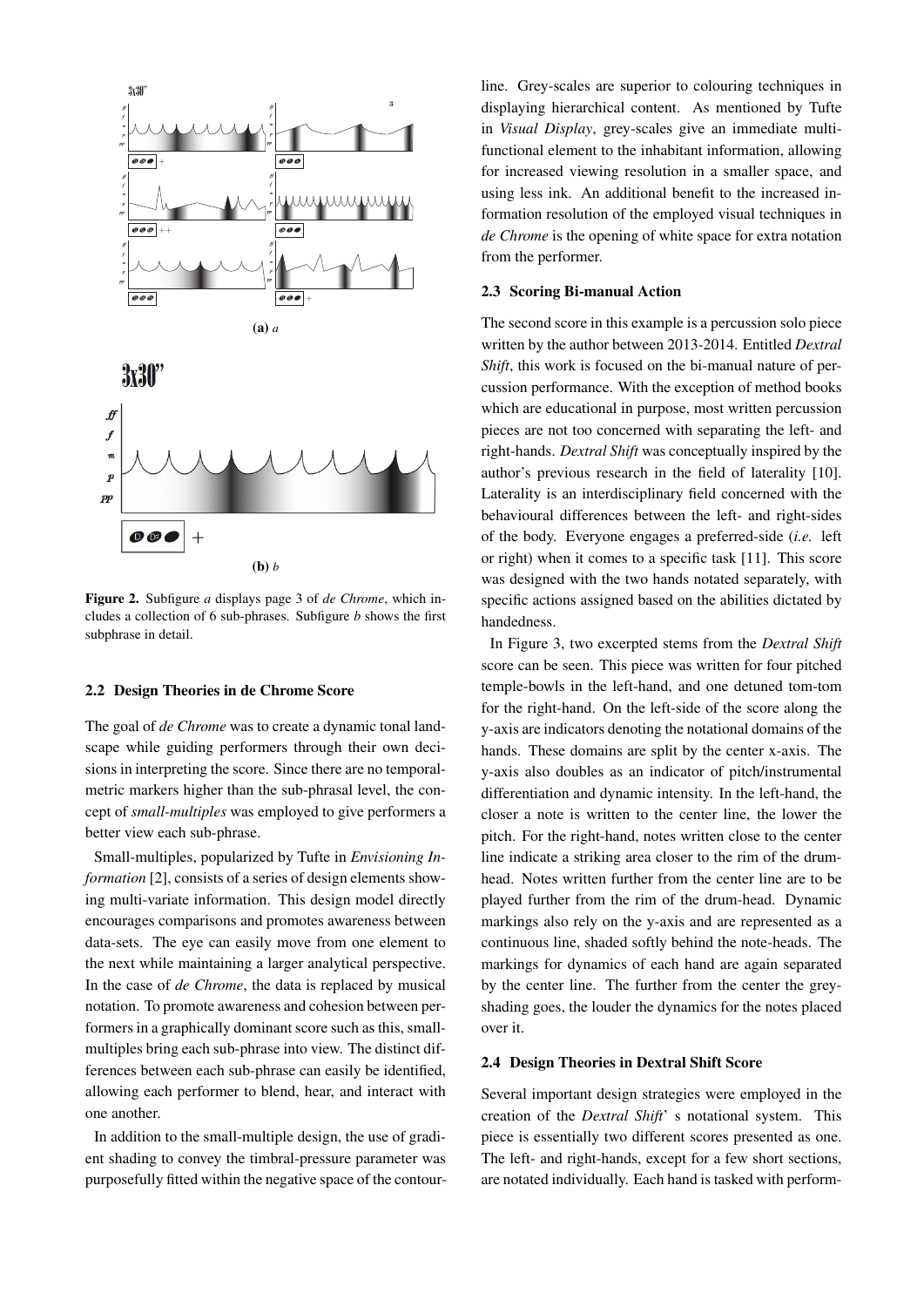ing its own content on a different instrument using different techniques. This division was the primary goal of the composition, as it was intended to explore the physical difficulties of combining and separating the hands from each other.

<span id="page-3-0"></span>

Figure 3. Two excerpted lines from *Dextral Shift*. These segments display the graphical shading techniques of the dynamics, as well as the split of the left- and right-hands over the center line (*i.e.* x-axis).

While keeping the hands apart was the primary goal, creating a comprehensive and unified systemic structure for the notation was also a top priority. This was achieved by assigning multiple variables to the two-axis notational platform. The score uses the same space and graphical language to display several different parameters all at once, in what Tufte describes as *layering and separation* [\[2\]](#page-5-1). Dynamic intensity and instrumentation share the same indicators (i.e. the high-low-high notation), which allowed for compact notational techniques. The grey-shaded dynamic contour freed space from the traditional dynamic notation techniques, which usually includes both graphical elements and text. The removal of such elements allowed for the mirrored note stemming from the center line. Further space was uncluttered by omitting traditional stafflines as well. Instead, *staff-markers* are shown at the beginning of each musical system, of which there are three per page.

These multi-purposed graphic elements allowed for information to be concentrated along the center line, creating a reliable focal point for the performer. Comparisons, changes, and detailed compositional information are easily embedded within the score in an intuitive manner. Extra text which is usually required for dynamic or tempo markings, along with their own graphical content, are no longer necessary. The efficiency and compactness of this design strategy speaks directly to Tufte's design teachings in reducing administrative elements, while simultaneously increasing the data-ink ratio on the page. The system of notation in *Dextral Shift* places weighted emphasis on the most important elements of the score, while enabling graphical flexibility. The removal of staff lines clears-up the page and avoids the activation of negative space. Unused gridspace, especially those with pronounced lines, can often be confusing [\[12\]](#page-5-11). The unnecessary interaction of graphical elements can make the discernment of important information from non-important/existing information quite difficult [\[13\]](#page-5-12).

#### 2.5 Using Disinformation Design

The last example of using Tufte's design theories in creating a musical score comes from a scientific study performed by the author [\[14\]](#page-5-13). This example does not come from a specific piece intended for concert performance, but from a gestural analysis study on the effects of handedness. An experiment was devised in order to study how the hands are used when performing unrehearsed music, also known as sight reading. Insight from this study was used to better understand the role of the participant's internal-timing mechanisms in relation to their hand use.

In an effort to challenge the participants' sense of timing, the author composed a short rhythmic exercise. This exercise, roughly one minute in length, gradually increased in rhythmic complexity as it progressed. The beginning of the score contained simple 8th-note and quarternote rhythms and ended with a series of tricky multi-metered syncopations. Tuplets and other poly-metered rhythmic units require the performer to use delicate time-keeping techniques in order to perform a given passage accurately. The gradual change in difficulty allowed the performer to establish a comfortable counting routine before more difficult material appeared.

A major challenge in creating the experimental exercise score was developing a rhythmic environment which seamlessly moved from one segment to the next. Making the participants feel comfortable was important, as it would allow them to exhibit their most natural tendencies. Any extreme changes in notation or glaring multi-rhythmic tangles of obvious difficulty would undoubtedly put the participant at unease.

#### 2.6 Design Theories in Sight-Reading Score

In designing how the score for the handedness experiment, tuplets and syncopated groupings were the primary mechanisms for the introduction of challenging material. Tuplets require complex counting strategies, even when performing rehearsed material [\[15\]](#page-5-14), as they contain beats falling outside of the traditional beat-matrix. The design concept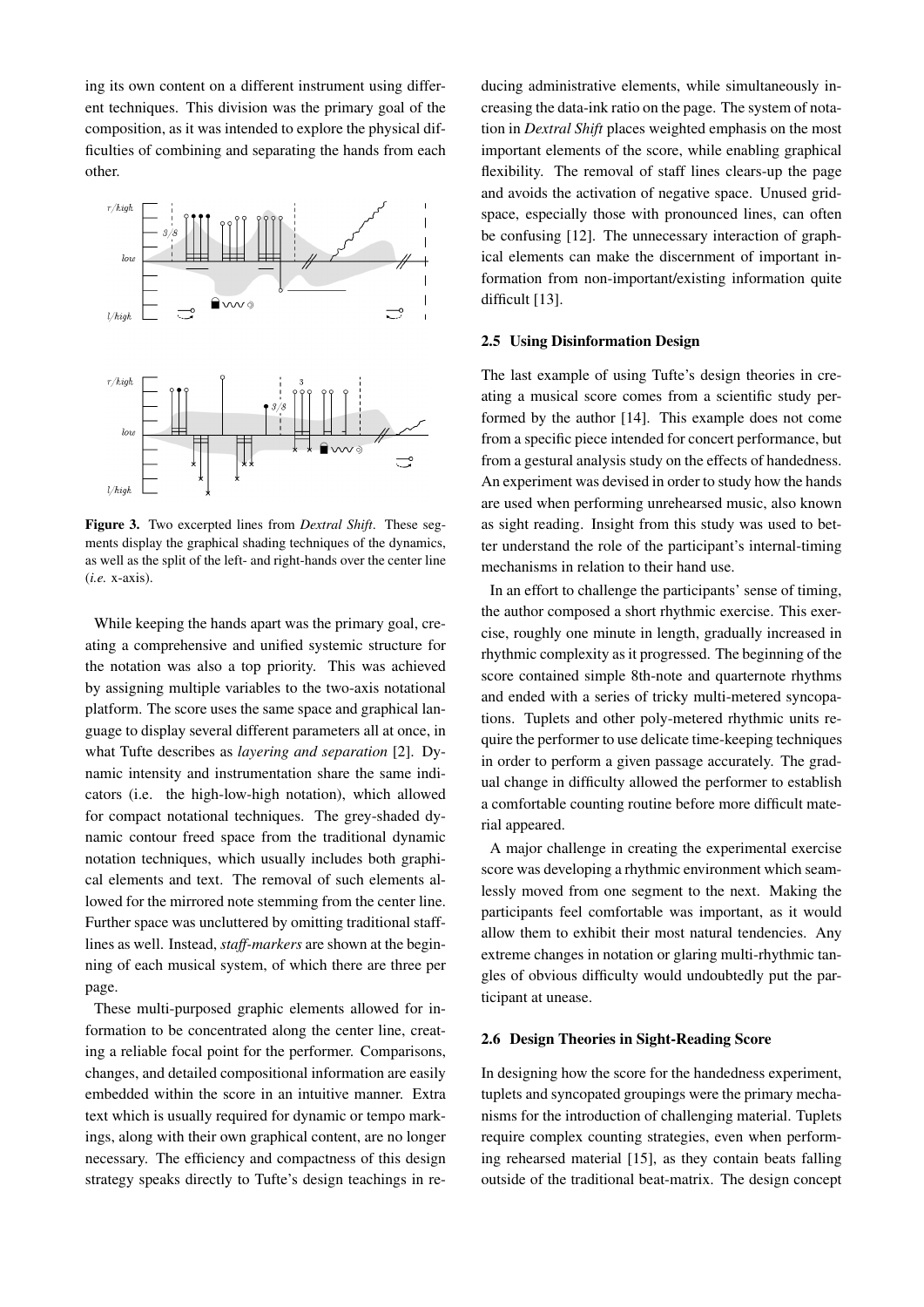

<span id="page-4-0"></span>Figure 4. This is an excerpt from the handedness study music. The underlined segments highlight the areas where Tufte's concepts on disinformation design were employed.

of *disinformation design*, found in the book *Envisioning Information* [\[3\]](#page-5-2) was used.

Disinformation design is in most ways the complete opposite of information design; the goal is obscure the truth or to produce an illusion. In Tufte's book *Visual Explanations*, an entire chapter is co-authored with magician Jamy Ian Swiss, as various examples of technical explanations and magic guidebook diagrams are discussed in detail. The notational methodology for the excerpt presented in the handedness study specifically disguised the introduction of new, and more challenging material.

In Figure [4,](#page-4-0) the underlined segments highlight areas where disinformation design tactics were employed. The first underline (measure 11) is a syncopated 3/4 pattern using 16th-notes. The measure begins with two 8th-notes, establishing a firm rhythmic foundation for the measure. The syncopated rhythm is written using 16th-notes only for the note-heads, and a collection of 16th-note and 8th-note rests for the spaces in between. The busy notation of this measure obscures a sense of regularity, and masks the metric identity of the measure. The graphical repetition of the 16th-note rest pairs serves as a kind of notational anomaly. When two rests are paired of equal value, they are usually grouped into one. Using two rests requires more subdividing by the performer which is reliant on internal counting strategies.

Measure 11 was repeatedly misplayed by the participants of the handedness study, as many had to suddenly dial-in on the resolution of their internal counting, which usually happened too late. The designed *error-zone* provided an opportunity to observe which hand would be used when intensified timing-based decisions needed to be performed. Consistent with previous findings on the matter [\[16\]](#page-5-15), the preferred-hand performed most of the notes in this measure.

The second underlined segment seen in Figure [4](#page-4-0) begins with a quintuplet figure with an 8th-note rest on the fourth beat. Following the quintuplet figure is another syncopated rhythm. The visual presentation of the syncopation is partially what makes it challenging. The isolated 8th-note on the quintuplet leads into the syncopated rhythms consisting of a 3/8 feel over several 2/4 measures. The graphical representation of the last quintuplet note in measure 13 leads into the next bar, much like the 8th-note in measure 15. While they look similar, one is bound to the beat-matrix while the other is not. This entire system (mm.13-17), was one of the most complicated segments to read. A clear majority of participants performed these measures with only their preferred-hand.

## 3. DISCUSSION

Musical content is represented graphically in a diverse and varied landscape, full of rich historical context and traditions. In musical notation, there is no right or wrong way to pursue or represent an idea. Composers often work with abstracted concepts in a visceral way, which is in turn reinterpreted by the performers and the audience. Conversely, information design is often grounded in verifiable data. Graphical elements are used in information design to give form to numbers and reveal trends. Information design is concerned with the visual presentation of evidence. For these differences, perhaps musical notation techniques may have remained separate from the quantitatively-driven world of information design. Music' s representation on paper is entirely arbitrary, and often self-containing. In contemporary music, the composer devises a new graphical language for each piece [\[17\]](#page-5-16), largely shaped by what the composer wants to communicate.

Quantitatively speaking, the way in which traditional music is represented revolves around a grid-based system, where exact information can be presented. Timing and pitch can be precisely notated, but this system has been challenged to a great extent due to its limitations in displaying highly-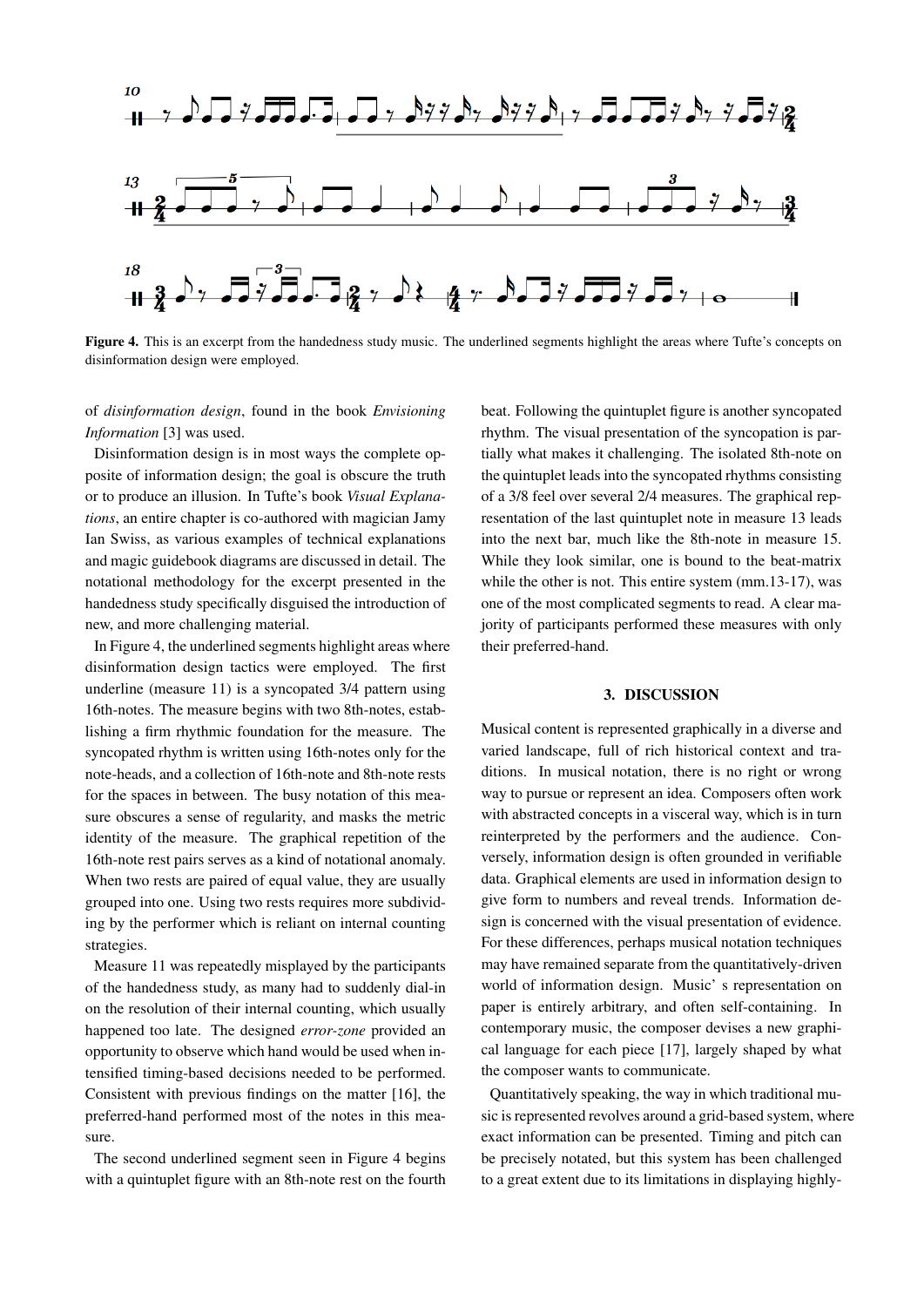specified technical information [\[18\]](#page-5-17). The limitations of grid-based notation gave way to graphical-based methods. Interestingly enough, the two systems have generally been segregated and have been thought to conflict with one another [\[19\]](#page-6-0).

# 4. CONCLUSION

This paper sought to explore the possibilities of combining information design tactics, most notably those of Edward Tufte, and musical composition. Tufte's books trace common mistakes and important solutions in presenting information throughout history. These examples and lessons can provide musicians with a rich resource for solutions to displaying challenging musical material. As previously mentioned in Section [1.1,](#page-0-1) one of the primary questions designers of graphical content should ask is: *What is the thinking task*? The graphical representation of any given idea should help aid that task.

The examples presented herein were solely produced by the first author, as it was not the goal of this article to critique the works of others, or to highlight what makes a score good or bad. Composers are free to use any method or system necessary to express themselves, and in most cases the ends justify the means. Traditional western notation is highly customisable, and serves as the framework for a great deal of the contemporary music written today. It is, at its core, a highly successful and excellent example of information design. Furthermore, while it has the potential to be graphically difficult to navigate, western notation's visual grammar is widely recognized and familiar to its users. The difficulties of understanding its systemic structure are usually overcome in the early stages of a musicians career, allowing the experienced and professional to transcend any possible limitations of the notation in their music making.

Tufte's work is at its heart multidisciplinary, leaving an open framework for the interpretation of musicians. His ideas open the door to countless other persons and organizations who have discovered solutions to complex graphical questions. Musical composition is certainly complicated and multidisciplinary as well. Inspiration can be drawn from anything when writing music. The work of Edward Tufte and the world of information design has the potential to be a rich resource for imaginative compositions in the future.

#### 5. REFERENCES

- <span id="page-5-0"></span>[1] E. R. Tufte, *The Visual Display of Quantitative Information*, 2nd ed. Cheshire, CT: Graphics Press, 1982.
- <span id="page-5-1"></span>[2] ——, *Envisioning Information*. Cheshire, CT: Graphics Press, 1990.
- <span id="page-5-2"></span>[3] ——, *Visual Explanations: Images and Quantities, Evidence and Narrative*. Cheshire, CT: Graphics Press, 1997.
- <span id="page-5-3"></span>[4] ——, *Beautiful Evidence*. Cheshire, CT: Graphics Press, 2006.
- <span id="page-5-4"></span>[5] ——, *The Cognitive Style of PowerPoint*. Graphics Press Cheshire, CT, 2003.
- <span id="page-5-5"></span>[6] Rudolf Schmid, "The Visual Display of Quantitative Information by E. R. Tufte," *Taxon*, vol. 38, no. 3, p. 451, 1989.
- <span id="page-5-6"></span>[7] A. Bose, "Visual Explanations by Edward Tufte," *The Indian Journal of Statistics*, vol. 59, no. 3, 1997.
- <span id="page-5-7"></span>[8] M. Zachary and C. Thralls, "An Interview with Edward R. Tufte," *Technical Communication Quarterly*, vol. 13, no. 4, pp. 447–462, 2004.
- <span id="page-5-8"></span>[9] T. Murail, "The Revolution of Complex Sounds," *Contemporary Music Review*, vol. 24, no. 2, pp. 121–135, January 2007.
- <span id="page-5-9"></span>[10] B. Bacon and M. M. Wanderley, "The Effects of Handedness in Percussion Performative Gesture," in *Proceedings of the 10th International Symposium on Computer Music Multidisciplinary Research*, 2013, pp. 554 – 560.
- <span id="page-5-10"></span>[11] M. Corballis, *Human Laterality*. Elsevier, 1983.
- <span id="page-5-11"></span>[12] M. Schrauf, B. Lingelbach, and E. R. Wist, "The Scintillating Grid Illusion," *Vision Research*, vol. 37, no. 8, pp. 1033–1038, 1997.
- <span id="page-5-12"></span>[13] J. Albers, "One Plus One Equals Three or More: Factual Facts and Actual Facts," *Search Versus Re-Search*, pp. 17–18, 1969.
- <span id="page-5-13"></span>[14] "Handedness in Percussion Sight-Reading," website, July 2014. [Online]. Available: [http://dl.acm.org/citation.cfm?](http://dl.acm.org/citation.cfm?id=2617995&coll=DL&dl=GUIDE) [id=2617995&coll=DL&dl=GUIDE](http://dl.acm.org/citation.cfm?id=2617995&coll=DL&dl=GUIDE)
- <span id="page-5-14"></span>[15] G. Cook, *Teaching Percussion*. Schirmer Books, 1988.
- <span id="page-5-15"></span>[16] M. Peters, "Hand Roles and Handedness in Music: Comments on Sidnell." 1986.
- <span id="page-5-16"></span>[17] C. Cardew, "Notation: Interpretation, etc." *Tempo, New Series*, no. 58, pp. 21–33, 1961.
- <span id="page-5-17"></span>[18] E. Brown, "The Notation and Performance of New Music," *The Musical Quarterly*, vol. 72, no. 2, pp. 180– 201, 1986.